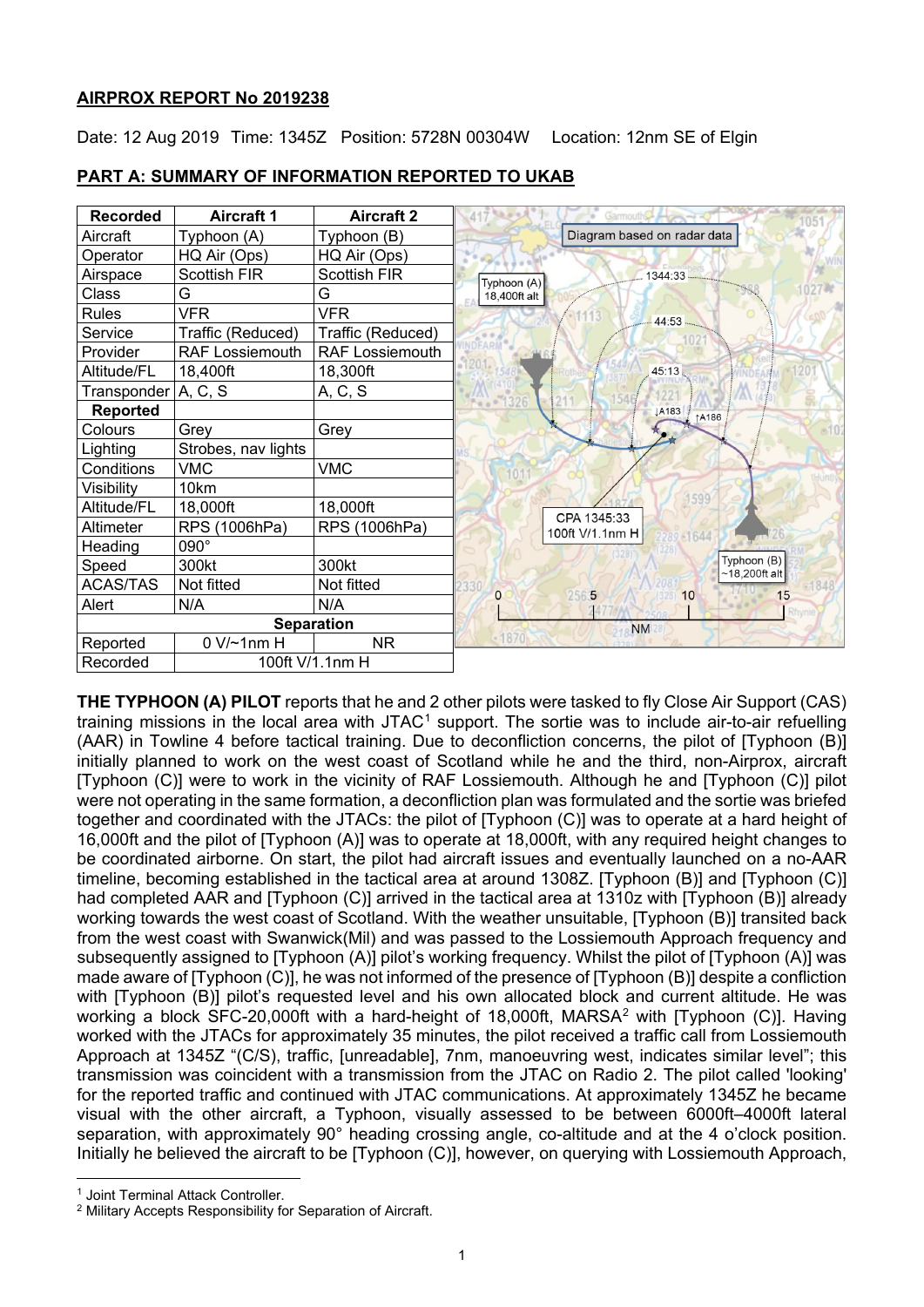the identity of the other aircraft was confirmed as [Typhoon (B)]. The pilot reports confirming the height of [Typhoon (C)] and, on identifying a confliction, immediately requested the pilot of [Typhoon (B)] to change altitude. The pilot of [Typhoon (B)] established at 19,000ft and the sortie continued. An Airprox was not declared airborne. Up to this point, [Typhoon (B)] and [Typhoon (A)] had come within 8nm, coaltitude, on 4 previous occasions with lateral separation of 6, 7.4, 4 and 4nm respectively over a period of 16 minutes (data from post-mission analysis). He and the pilot of [Typhoon (B)] received a total of 2 traffic calls on each other; the first was on the initial pass of 6nm and the second 16 mins later at 1345:36z immediately before the closest point of approach. At no point had the pilot of [Typhoon (B)] declared MARSA with his aircraft. On completion of the sortie, the pilots of both Airprox aircraft immediately debriefed with the Duty Authoriser as to the safety implications of the event. Post-sortie discussions indicate that the pilot of [Typhoon (B)] had no SA as to the presence of [Typhoon (A)] and believed that the pilot of [Typhoon (A)] had ground aborted due to his late take-off combined with lack of indications of the presence of [Typhoon (A)] on MIDS[.3](#page-1-0) At no point did the pilot of [Typhoon (B)] become visual with [Typhoon (A)]. The pilot of [Typhoon (A)] was previously aware of the presence of [Typhoon (B)] through radio traffic on the working frequency as well as intermittent radar SA, which indicated him working approximately 20nm to the south of RAF Lossiemouth. There were several additional contributing factors that could be identified that led to this loss of safe separation: [Typhoon (A)]'s MIDS was inoperative, which reduced SA, prevented co-ordination via Link 16 Voice and also complemented [Typhoon (B)] pilot's impression that [Typhoon (A)] was a ground abort; the pilot of [Typhoon (A)], despite having awareness of the presence of [Typhoon (B)], had reduced SA due to only having 2 x MHDDs<sup>[4](#page-1-1)</sup> available (with one unserviceable) which resulted in radar SA being overlaid on an attack format rather than having its own, independent, display. The pilot of [Typhoon (A)] was also unable to alter the volume of the second radio, which led to safety critical information being 'stepped on' by communications with the JTAC.

The pilot assessed the risk of collision as 'Medium'.

**THE TYPHOON (B) PILOT** reports that he had departed RAF Lossiemouth to conduct Laser Designator Pod (LDP) work and simulated air-to-surface (A/S) attacks. The plan was for his aircraft to conduct A/S training on the west coast of Scotland, with [Typhoon (A)] and [Typhoon (C)] conducting training just east of RAF Lossiemouth. Prior to tactical training, he and the pilot of [Typhoon (C)] conducted air-toair refuelling in Towline 4 while [Typhoon (A)] was delayed resolving some aircraft issues on the ground. On completion of air-to-air refuelling, the pilot departed the tanker and headed for the west coast as planned. Upon reaching the west coast, the cloud-base was observed to be more significant than forecast and was deemed unworkable for A/S attacks. The pilot then elected to return to the area surrounding RAF Lossiemouth because, and with no indication that [Typhoon (A)] had taken off, this was the only area where the weather was observed to be adequate for simulated A/S attacks. En-route to RAF Lossiemouth, the pilot contacted the pilot of [Typhoon (C)] on MIDS in order to deconflict altitudes. It was decided that [Typhoon (C)] would remain at 16,000ft and [Typhoon (B)] would operate at 18,000ft. At this point, the pilot of [Typhoon (B)] was not aware that the pilot of [Typhoon (A)] had resolved the issues with his aircraft and had taken off because [Typhoon (A)] was not observed on the link. The pilot coordinated with Swanwick(Mil) as well as Lossiemouth Approach and began conducting A/S attacks and LDP training south of RAF Lossiemouth by approximately 20nm. However, no information was provided on other callsigns that were also working in the immediate area. The Lossiemouth Approach controller coordinated the Traffic Service on the Approach frequency and then instructed him to recontact her on a different frequency. The pilot observed that there was a lot of dialogue between himself and the controller on the App frequency but, on the new frequency, there was very little communication except for the odd traffic call. At this time he was aware of [Typhoon (C)] because he had coordinated with him via MIDS, but he had no awareness of [Typhoon (A)]. Approximately 15 mins into the A/S training, the pilot was given a traffic call of a contact off his nose at a range of 7nm. Assuming that this to be [Typhoon (C)], which he could see on the link, he did not pay much attention to it. The next indication that he was not aware of all the airborne aircraft in the vicinity was a call from [Typhoon (A)] over the Approach frequency, querying the controller about traffic in the area and in his immediate vicinity. At this point he and the pilot of [Typhoon (A)] realised that they were

 $\overline{\phantom{a}}$ <sup>3</sup> Multifunctional Information Distribution System.

<span id="page-1-1"></span><span id="page-1-0"></span><sup>4</sup> Multifunction Head Down Displays.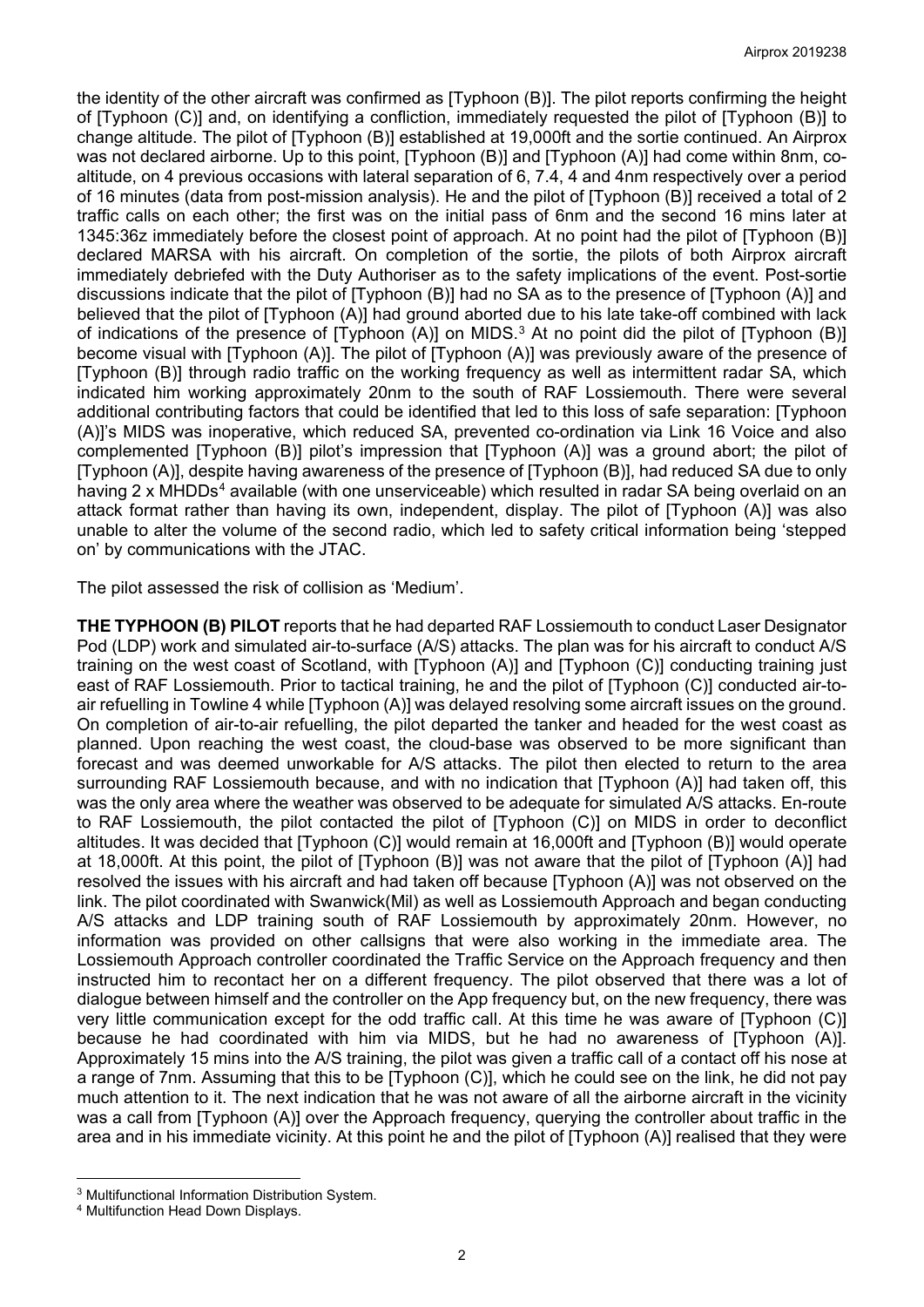working co-altitude with no previous deconfliction. Although he was not aware of an Airprox at the time, mission recording media show a co-altitude pass at 1.2nm. It should also be noted that his aircraft came within 3-4nm of [Typhoon (A)] on several occasions with no associated traffic calls being given.

The pilot perceived the severity of the incident as 'Medium'.

**THE RAF LOSSIEMOUTH CONTROLLER** reports that she was the RA controller under a highmedium workload, working 3 frequencies and operating SSR-only with Kinloss active. [Typhoon (A)] and [Typhoon (C)] were working to the S/SE of Lossiemouth, SFC-22,000/18,000ft, and had confirmed MARSA while conducting CAS training. Shortly after [Typhoon (A)] had launched, Swanwick(Mil) called to say they had another aircraft [Typhoon (B)] who was working with [Typhoon (A)] and [Typhoon (C)] in the same vicinity, and they thought it would be better if she worked that aircraft. The controller asked the pilots of [Typhoon (A)] and [Typhoon (C)] if they were expecting another callsign, and was told that they anticipated him to be on the west coast. The controller then passed Traffic Information, informing them that [Typhoon (B)] was now to the south of them to conduct general handling. The controller was then contacted by the pilot of [Typhoon (B)] on one of the frequencies that she was working, whereupon she transferred the aircraft onto the same frequency as [Typhoon (A)] and [Typhoon (C)], and approved the pilot's requested altitude block on the same pressure setting in use by the other 2 aircraft. The first time she saw [Typhoon (A)] and [Typhoon (B)] getting close she issued Traffic Information to both pilots, informing them that the respective traffic was a similar type at a similar level; both aircraft acknowledged and continued with their missions. When she saw them getting close a second time, she issued further Traffic Information to both pilots with a separation of 7nm. Both aircraft acknowledged her calls and so she continued to work another aircraft which was climbing out of RAF Lossiemouth into the radar pattern on a different frequency. A short while later, the pilot of [Typhoon (A)] asked what the contact was a mile to the south and he was informed that it was the previously called traffic. He asked if the aircraft was on the same frequency, which was confirmed, and the pilots had a short conversation about working levels. Having worked aircraft conducting CAS training before, the controller was conscious of not over-controlling the aircraft in order to minimise distraction and that this consideration was reinforced by the fact that she had been informed that they were working together, she had told them each about each other, and they were on the same frequency. [UKAB note: the Unit's Occurrence Safety Investigation found that, in all likelihood, the controller had themselves formed the impression that the Typhoons were working together rather than being informed *per se*].

The controller perceived the severity of the incident as 'Medium'.

**THE RAF LOSSIEMOUTH SUPERVISOR** reports that she had nothing to add to the controller's account.

# **Factual Background**

The weather at RAF Lossiemouth was recorded as follows:

METAR EGQS 121350Z 28002KT 9999 FEW030 BKN250 17/06 Q1011 NOSIG RMK BLU BLU=

# **Analysis and Investigation**

# **Military ATM**

The Typhoons involved in this incident were two of three aircraft due to conduct air to ground training sorties. As part of a pre-flight deconfliction plan between all three aircraft, Typhoon (B) planned to conduct simulated air to ground attacks on the west coast of Scotland under the control of Swanwick(Mil). Typhoon (A) and Typhoon (C) planned to work with JTACs south of Lossiemouth and agreed a vertical deconfliction plan between them.

During aircraft start, Typhoon (A) suffered a technical problem and was delayed. On reaching his operating area, the pilot of Typhoon (B) discovered that the weather was not fit and recovered towards Lossiemouth with the intent of operating in similar airspace as the other aircraft. The pilot of Typhoon (B) was under the impression that Typhoon (A) had ground-aborted their sortie and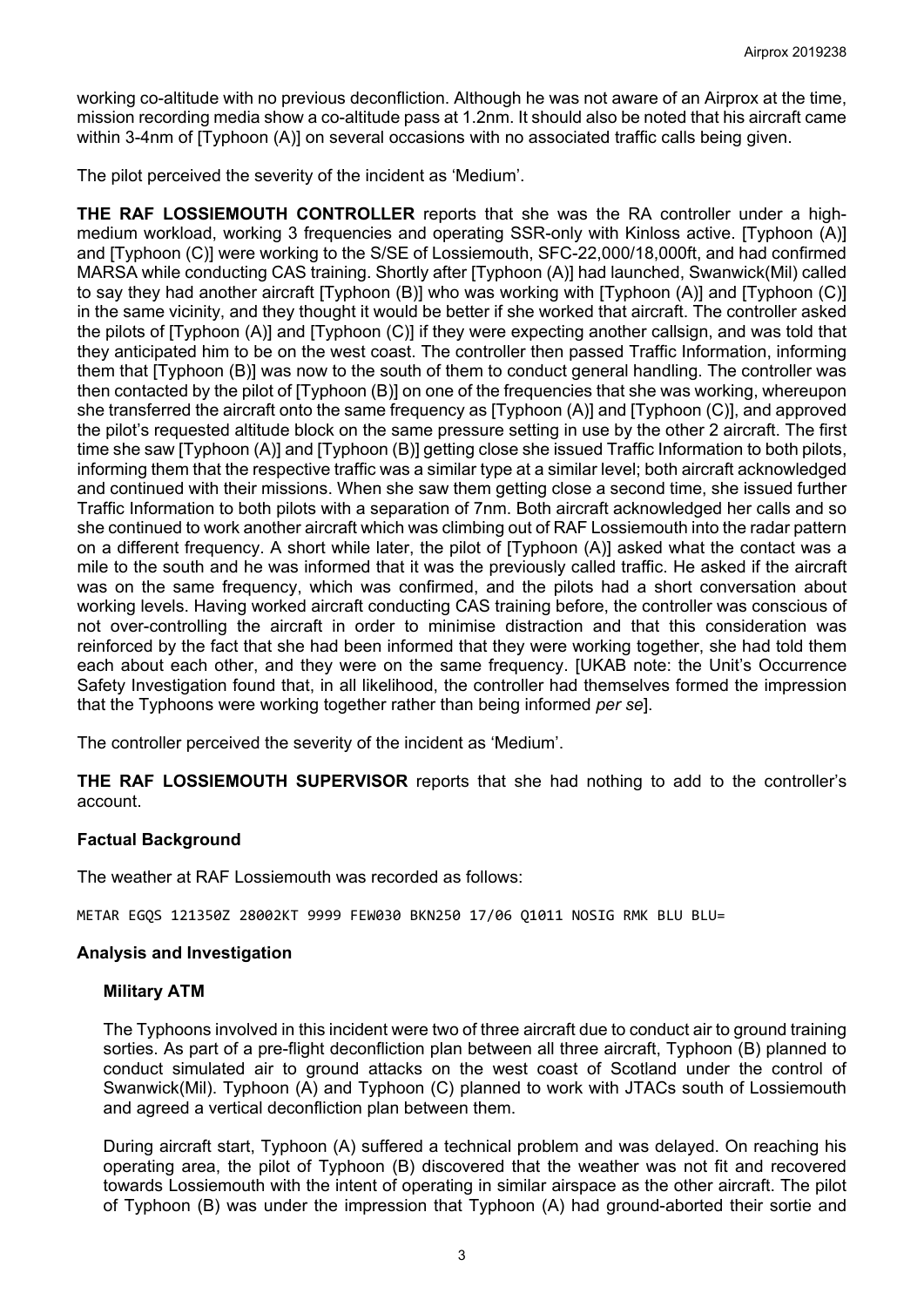therefore was not airborne. As a result, the pilot of Typhoon (B) agreed a vertical deconfliction plan, on an internal chat frequency, with the pilot of Typhoon (C) which actually placed him at a similar altitude to Typhoon (A).

The deconfliction plan between Typhoon (A) and Typhoon (C) was communicated to the Lossiemouth Approach Controller and a Traffic Service was agreed with both. When Swanwick(Mil) handed over Typhoon (B), the Lossiemouth Approach Controller confirmed with the Typhoon (B) pilot that they were aware the other Typhoons and working the same task. The pilot of Typhoon (B) confirmed that they were speaking to 'them' on internal chat and this led the Lossiemouth Approach Controller to believe that internal deconfliction had taken place. The Unit investigation discovered that the pilot of Typhoon (B) was still under the impression that Typhoon (A) was not airborne and thus had only deconflicted himself with one other aircraft, despite the use of 'them'.

At the point of handover from Swanwick(Mil), all 3 Typhoons were operating within 30nm of each other and all parties believed that a deconfliction plan was in place between them. This belief was shared by the Lossiemouth Approach Controller who was now providing all 3 aircraft with a Traffic Service.



Figure 1 – 1316:42

Some 15 mins after this handover took place, the aircraft came close enough to trigger Traffic Information from Lossiemouth Approach to both pilots. Despite the use of correct callsigns, the Unit investigation established that the pilot of Typhoon (B) believed that the conflicting aircraft was Typhoon (C) (and therefore deconflicted); separation at this point was 9.4nm. Typhoon (C) was actually more than 10nm north east at this time.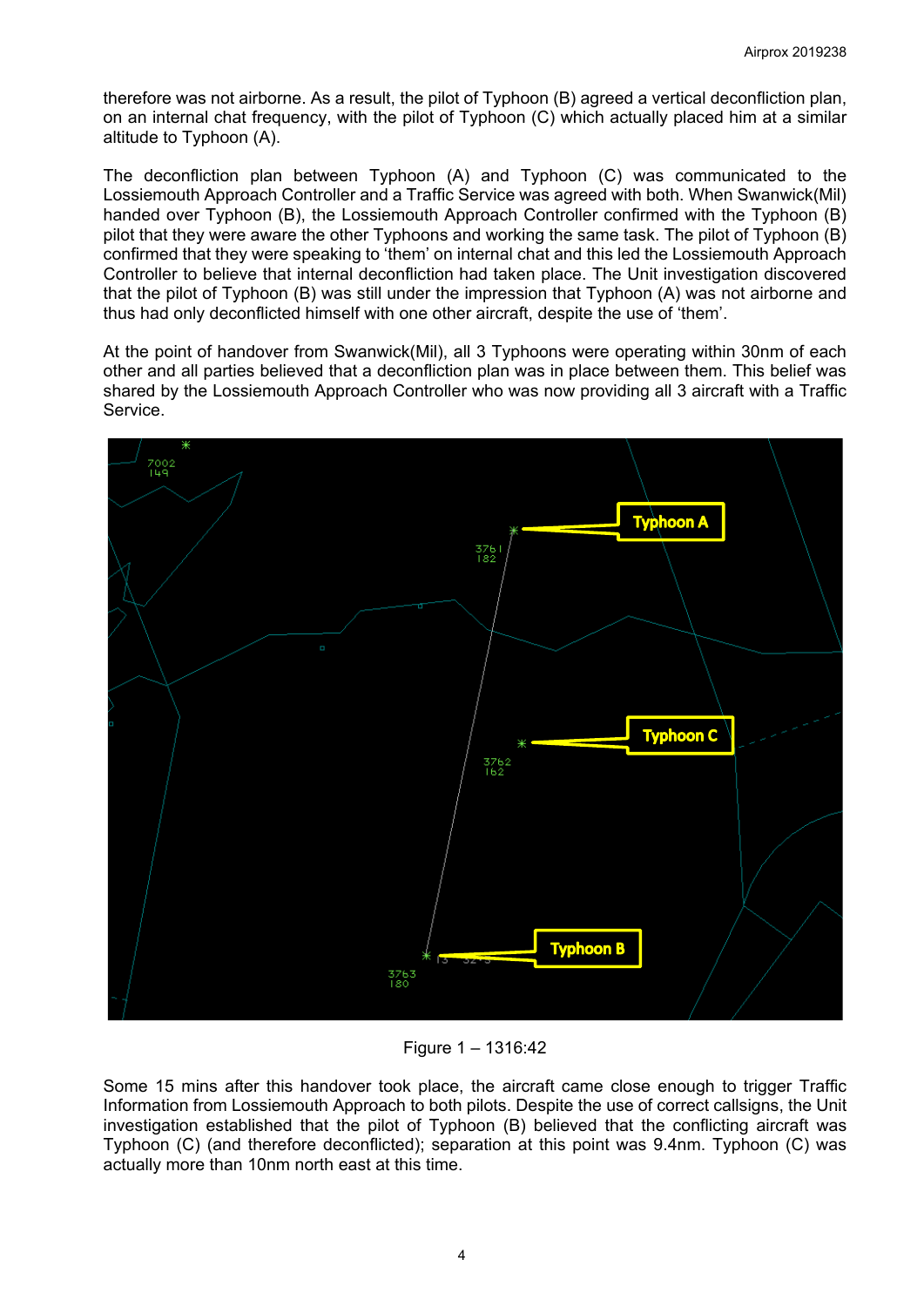

Figure 2 – 1329:31

The Unit investigation established that, over the next 13 mins, separation between the two Typhoons varied but, on two occasions, decreased to 4nm. The Lossiemouth Approach Controller assessed that the aircraft geometry would guarantee more than 3nm separation and therefore there was no formal requirement for Traffic Information. The belief that the aircraft were operating an internal deconfliction plan also led the controller not to pass Traffic Information on these occasions. However, once the geometry indicated that the aircraft would get within 3nm, the Lossiemouth Approach Controller again passed Traffic Information; separation at this point was 7.5nm and 200ft.



Figure 3 – 1344:52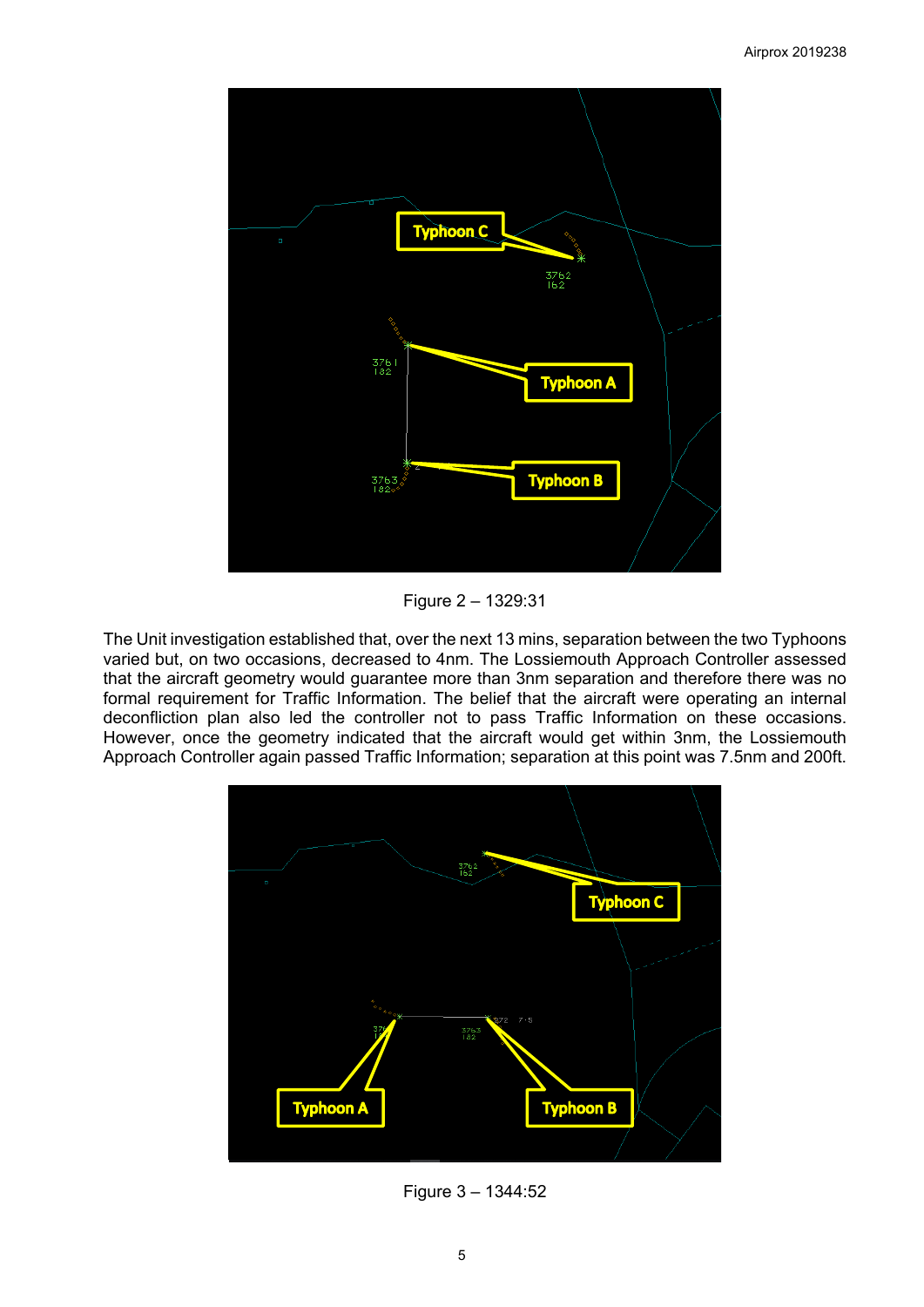CPA occurred just over a minute later. Once the incident occurred, Typhoon (B) requested the callsign of the other aircraft and it was at this point that the pilot of Typhoon (B) realised that Typhoon (A) was airborne. Having established this fact, they agreed a deconfliction plan and continued with their sorties.



Figure 4 – 1345:34 CPA

This was a confusing situation in which all parties involved believed that a deconfliction plan existed between the aircraft. Notwithstanding this fact, the Lossiemouth Approach Controller passed Traffic Information at appropriate times on two separate occasions and therefore discharged their responsibilities appropriately.

# **UKAB Secretariat**

The Typhoon (A) and Typhoon (B) pilots shared an equal responsibility for collision avoidance and not to operate in such proximity to other aircraft as to create a collision hazard.<sup>[5](#page-5-0)</sup> If the incident geometry is considered as head-on or nearly so then both pilots were required to turn to the right.<sup>[6](#page-5-1)</sup> If the incident geometry is considered as converging then the Typhoon (A) pilot was required to give way to the Typhoon (B).<sup>[7](#page-5-2)</sup>

#### **Occurrence Investigation**

An Occurrence Safety Investigation (OSI) was initiated by the unit concerned and the OSI Team examined the mission replays from the 2 Airprox aircraft (Typhoon (A) and Typhoon (B)), as well as conducting interviews with the pilots and controller involved in the event. Synchronisation issues meant that, although aircraft data was available, the accuracy of the relative geometrical data was reduced; however, radar data made available by the Radar Analysis Cell (RAC), in conjunction with

l <sup>5</sup> MAA RA 2307 paragraphs 1 and 2.

<span id="page-5-1"></span><span id="page-5-0"></span><sup>6</sup> MAA RA 2307 paragraph 13.

<span id="page-5-2"></span><sup>7</sup> MAA RA 2307 paragraph 12.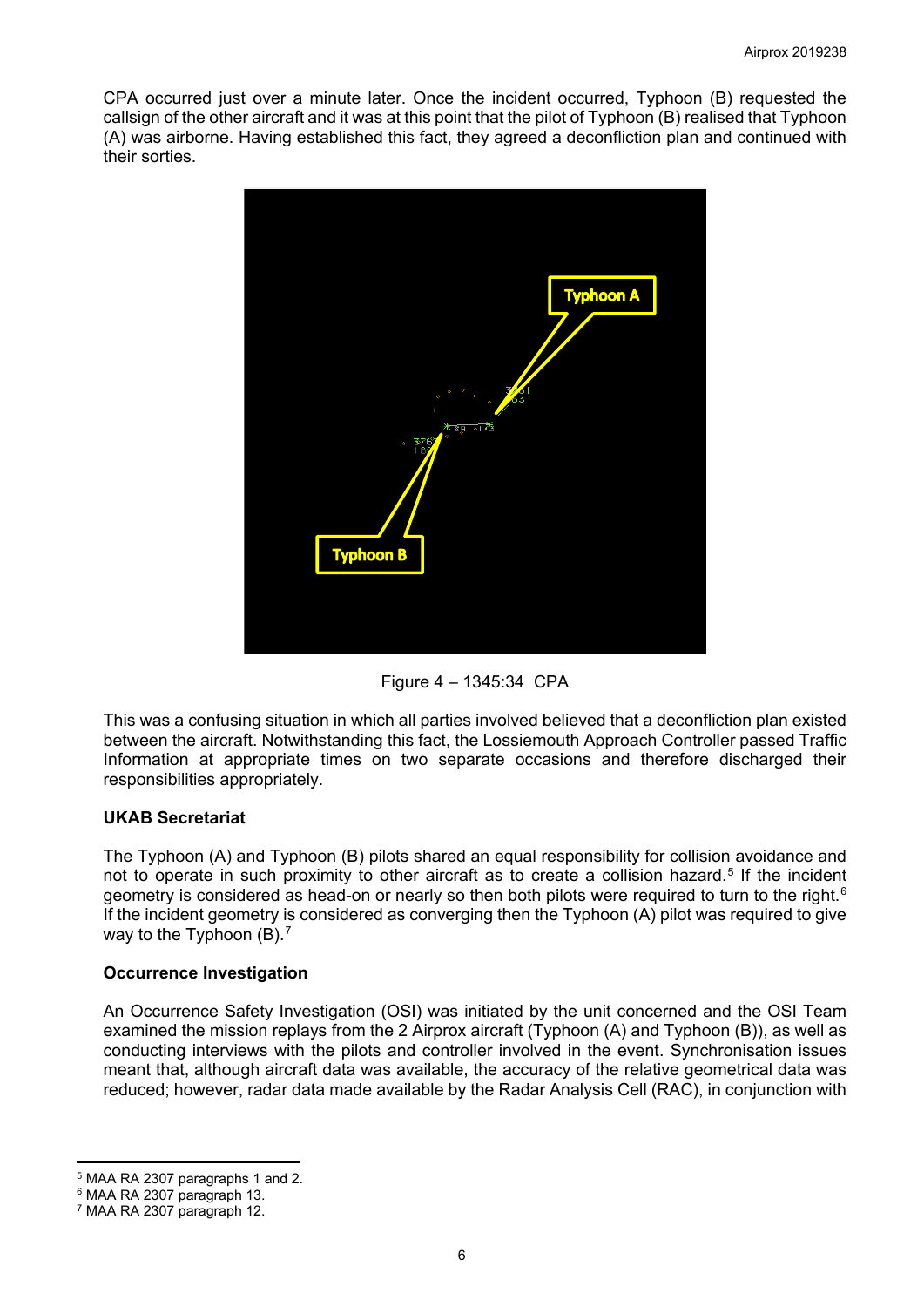the ATC transcript and aircraft mission planning and replay data allowed a detailed reconstruction of the sequence of events.

The OSI Team considered that the 4 individuals involved had developed erroneous mental models of the dynamic situation in the vicinity of Lossiemouth and the deconfliction measures in place:

The pilot of Typhoon (B) considered that deconfliction from the non-Airprox Typhoon had been achieved by altitude and being in receipt of a Traffic Service from Lossiemouth Approach, but was unaware that Typhoon (A) was airborne. It appears that the aural triggers regarding the status of Typhoon (A) were not sufficient to have broken this erroneous mental model. It is also probable that a degree of confirmation bias was inadvertently applied by the pilot of Typhoon (B) when assimilating traffic calls made by ATC.

The pilot of Typhoon (A) had not assimilated that Typhoon (B) was operating in a similar area and therefore suitable deconfliction was considered to be in effect; deconfliction from the non-Airprox Typhoon was achieved both procedurally by altitude and by being in receipt of a Traffic Service. Aural cues as to the presence of Typhoon (B) were either not heard or mis-heard, probably due to the high level of communication on the JTAC frequency, on a radio that was fixed at maximum volume.

The pilot of the Typhoon (C) was content that deconfliction from Typhoon (A) had been achieved by altitude and considered that Typhoon (B) was operating in a suitably laterally deconflicted area (and had MIDS SA of Typhoon (B)); however, due to the lack of a MIDS track, there was no MIDS SA of Typhoon (A)'s position. The pilot of Typhoon (C) was also unaware of the altitude being worked by the pilot of Typhoon (B). The earlier MIDS B call from the pilot of Typhoon (B) had either not been received or not heard. The pilot of Typhoon (C) was in receipt of a Traffic Service for all traffic with the exception of Typhoon (A) from which MARSA had been declared.

The controller believed that all 3 aircraft were operating an internal deconfliction plan as this had been intimated and reinforced through communication with Swanwick(Mil) ATC and the pilot of Typhoon (B). Whilst aware that the pilot of Typhoon (B) was in receipt of a Traffic Service and therefore not MARSA with Typhoon (A) and Typhoon (C), the controller was not aware that the pilots of Typhoon (A) and Typhoon (C) were working hard sanctuaries for deconfliction and that the pilot of Typhoon (B) was not part of this plan. The controller also stated the belief that all 3 aircraft were operating with the JTAC on the other radio; cognisant that communication traffic would be high on the other radio, the controller reduced communication to the minimum necessary. Despite the appropriate Traffic Service calls to the pilots of both Typhoon (A) and Typhoon (B), prior to the most severe erosion of separation, it appears that they were not sufficient to break either of their mental models or to bring about earlier visual acquisition and therefore maintain safe separation. It is likely that the controller's SA was further hampered by a reduced radar picture refresh rate when operating SSR only. The incorrect, and conflicting, mental models of all 4 individuals combined to allow separation to reduce.

#### **Comments**

#### **HQ Air Command**

This Airprox led to an Occurrence Safety Investigation (OSI) on the unit concerned, which established twenty causal factors and made recommendations to prevent a similar occurrence of this kind.

The incident serves to highlight how erroneous mental models without the correct information, can quickly develop to a total breakdown in SA. It emphasises the need for clear and concise communications to build a clear air picture by all parties. As a direct consequence of this Airprox and the recommendations from the investigation, this occurrence has been used as a case study to educate aircrew at RAF Lossiemouth and Coningsby. RAF Lossiemouth has also re-allocated callsigns across the wing as a barrier to prevent multiple aircraft with similar callsigns working in the same airspace.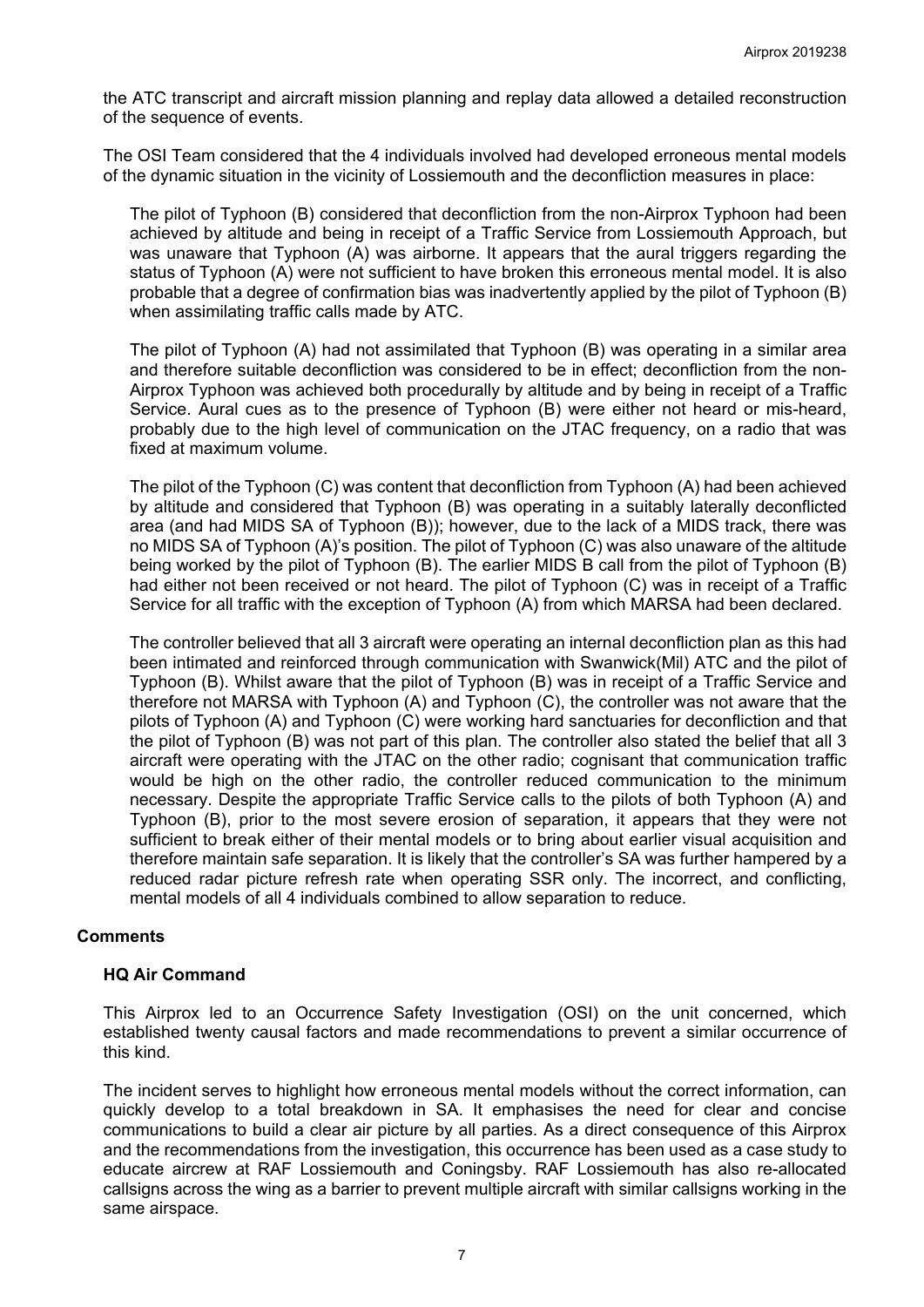Of note, CWS on Typhoon remains a high priority as a mitigation to the risk of MAC. Recent trials of Enhanced Collision Awareness System (ECAS) have been unsuccessful, delaying the installation onto the front-line aircraft. The trial produced recommendations for a comprehensive review of the system concept and highlighted areas that needed improvement if ECAS was to be integrated effectively onto the Typhoon. Once a workable solution is available, further trials will take place.

#### **Summary**

An Airprox was reported when 2 Typhoon aircraft flew into proximity around 12nm SE of Elgin at 1345hrs on Monday 12th August 2019. Both pilots were operating under VFR in VMC and both were in receipt of a reduced Traffic Service from Lossiemouth Approach.

#### **PART B: SUMMARY OF THE BOARD'S DISCUSSIONS**

Information available consisted of reports from the pilots of both aircraft, transcripts of the relevant RT frequencies, radar photographs/video recordings, reports from the air traffic controller involved and investigation reports from the appropriate ATC and operating authorities. Relevant contributory factors mentioned during the Board's discussions are highlighted within the text in bold, with the numbers referring to the Contributory Factors table displayed in Part C.

The Board first heard from a military member who briefed that the training being conducted by all 3 Typhoon pilots was extremely labour-intensive and that it was likely that a degree of task-saturation was experienced at various points in the mission and likely to have been a factor at the time of the Airprox (**CF7**). This could offer an explanation as to why some of the clues as to the presence of all 3 aircraft in the same operating area were not sufficient to break the erroneous – and differing – mental models of all involved (**CF5**). Furthermore, the use of MARSA between Typhoons (A) and (C) may well have confused the situation further, because the controller would not have been required to provide Traffic Information between the MARSA aircraft; the very fact that Traffic Information was being passed should have alerted the pilots of Typhoons (A) and (C) that there was an aircraft in the vicinity with which they were not MARSA. On this latter point, the military ATM advisor confirmed with the Board that, according to MAA RA3234(1) – Air System Formations, paragraph 2, MARSA can only be used between aircraft that are part of the same formation; this is also reflected in CAP493 – MATS Part 1, paragraphs 9B.3(2) and 15A.4. Further discussions on the use of MARSA amongst members with military aviation experience (current and previous) revealed that, anecdotally, MARSA is employed more widely than just within military formations. Board members considered that if MARSA had not been used during this event then perhaps more attention would have been devoted to the individual aircraft callsigns used during the Traffic Information calls such that it may have become obvious to the pilots of all the Typhoons that there were, in fact, 3 aircraft in their operating area. The Board was concerned that this 'practical drift' has led to a mis-application of MARSA and therefore resolved to recommend that 'The MAA ensures that military operators fully understand the definition and application of the term 'MARSA'.'

The Board then considered the actions of the Typhoon pilots. Members agreed that the pilot of Typhoon (A) had not been helped by equipment unserviceabilites, in that he had had one of his radios fixed at maximum volume and no MIDS Link 16. This latter point had not only denied him SA of the presence of Typhoon (B) but had also denied the pilot of Typhoon (B) SA of the presence of Typhoon (A) (**CF6**). When the controller had passed Traffic Information to the pilots of Typhoons (A) and (B) to alert them to the proximity of the other aircraft, the use of similar callsigns had led each of them to believe that the traffic was Typhoon (C) and so each of them considered that they had been vertically deconflicted from the subject aircraft. Members were heartened to hear from a military member that RAF Lossiemouth has reviewed its allocation of pilot callsigns with a view to minimising the likelihood of similar-sounding callsigns being used in the same area at the same time in future. The Board felt that it had been for the pilot of Typhoon (B) to positively deconflict from Typhoons (A) and (C) when he had decided to operate in the vicinity of Lossiemouth; he had not received positive confirmation from the pilot of Typhoon (C) of his height deconfliction plan (because the pilot of Typhoon (C) had not received the message on MIDS) and at no point had he sought positive confirmation from any source other than his MIDS picture that Typhoon (A) had been a ground abort (**CF3, CF4**). One member questioned whether the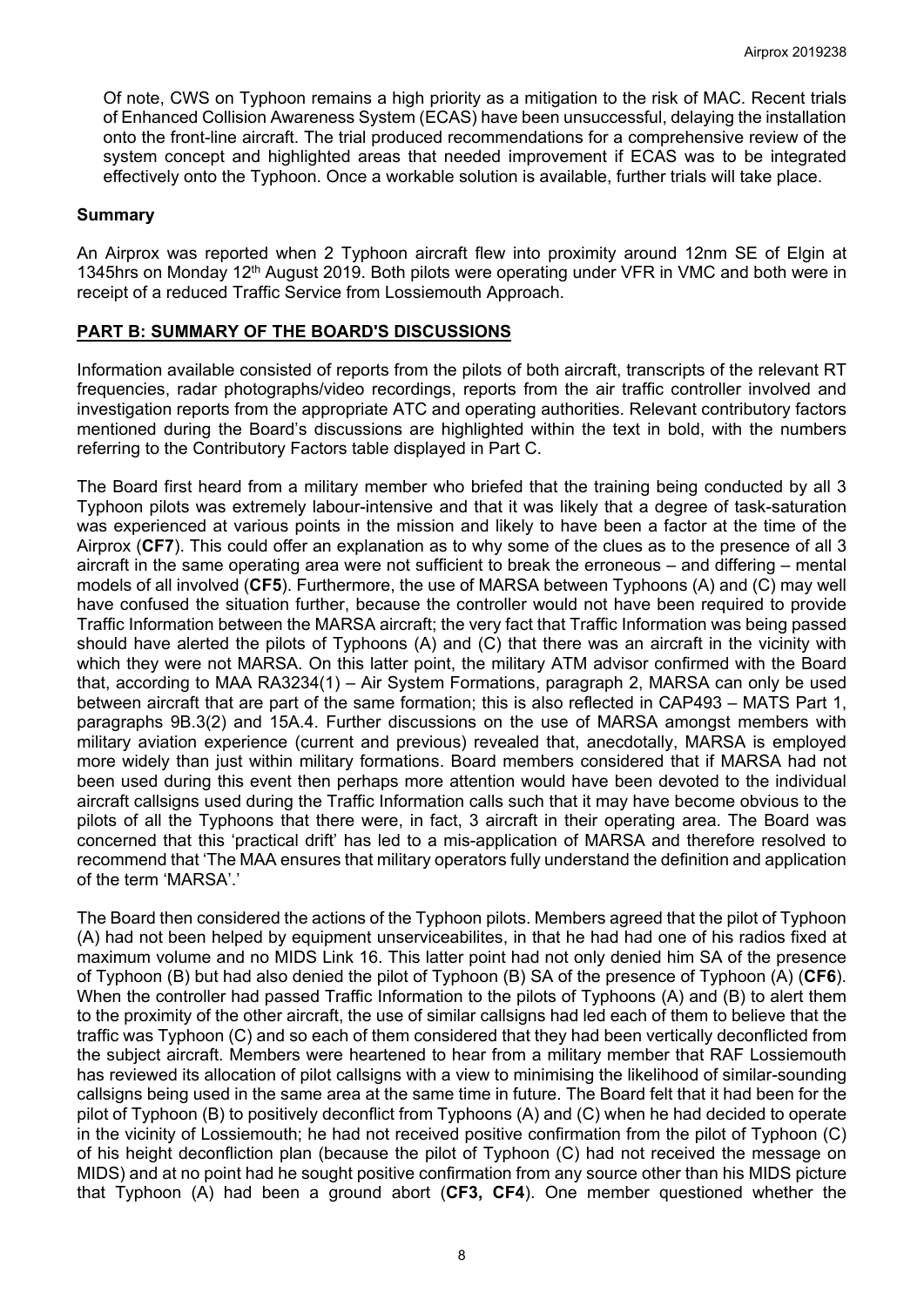Swanwick(Mil) controller that had handed over the pilot of Typhoon (B) to the Lossiemouth controller could have issued Traffic Information on the 2 aircraft in the vicinity of Lossiemouth, but controller members were quick to point out that the handover would have been conducted at around 30nm from Lossiemouth and so Traffic Information would have been irrelevant at that time. The Board discussed the importance of a continued lookout scan during all phases of flight and commended the pilot of Typhoon (A) for visually acquiring Typhoon (B) and then questioning its presence with the Lossiemouth controller when it did not appear to 'fit' his mental model. Ultimately, it was the concern of the pilot of Typhoon (A) over the proximity of Typhoon (B) (**CF8**) that had led to the resolution of the conflict and had enabled those involved to 're-align' their collective understanding of the situation.

In considering the actions of the Lossiemouth controller, members noted that she had been operating with a radar picture of a lower refresh rate than would usually have been the case due to the primary radar being unserviceable and the picture being provided by SSR only (**CF1**). That being said, she had taken the conscious decision to minimise the number of traffic calls issued to the Typhoon pilots because she had perceived that they would be busy with radio traffic on their secondary radios and she had been of the mistaken belief that all aircraft were operating an internal deconfliction plan. The controller had asked the pilot of Typhoon (B) if he had contacted the pilots of the other Typhoons (in the plural) and he had confirmed that he was talking to 'them', which had reinforced her erroneous mental model (**CF2**). Members agreed that there was no way that the controller could have known that none of the pilots had been aware that there were 3 aircraft operating in the same area.

Turning to the assessment of collision risk, some Board members felt that, given the speed and relative positions of the two Typhoons, safety had been much reduced and that a degree of collision risk had existed. Others considered that a lateral separation at CPA of 1.1nm with an element of vertical separation – albeit the vertical separation was variable in the lead-up to CPA – meant that, whilst safety had been degraded, there was no risk of collision. After some discussion, members agreed that the pilot of Typhoon (A) becoming visual with Typhoon (B) at a range of approximately 1nm had effectively removed the collision risk and, consequently, the Board apportioned Risk Category C to this event.

# **PART C: ASSESSMENT OF CONTRIBUTORY FACTORS AND RISK**

|                | 2019238                                                        |                                            |                                                               |  |  |  |  |  |  |  |  |
|----------------|----------------------------------------------------------------|--------------------------------------------|---------------------------------------------------------------|--|--|--|--|--|--|--|--|
| <b>CF</b>      | Factor                                                         | <b>Description</b>                         | Amplification                                                 |  |  |  |  |  |  |  |  |
|                | <b>Ground Elements</b>                                         |                                            |                                                               |  |  |  |  |  |  |  |  |
|                | • Manning and Equipment                                        |                                            |                                                               |  |  |  |  |  |  |  |  |
| 1              | Technical                                                      | • Aerodrome and ATM Equipment              | Non-Functional equipment                                      |  |  |  |  |  |  |  |  |
|                | • Situational Awareness and Action                             |                                            |                                                               |  |  |  |  |  |  |  |  |
| $\overline{2}$ | Contextual                                                     | • Situational Awareness and Sensory Events | Generic, late, no or incorrect Situational Awareness          |  |  |  |  |  |  |  |  |
|                | <b>Flight Elements</b>                                         |                                            |                                                               |  |  |  |  |  |  |  |  |
|                | <b>. Tactical Planning and Execution</b>                       |                                            |                                                               |  |  |  |  |  |  |  |  |
| 3              | <b>Human Factors</b>                                           | • Insufficient Decision/Plan               | Inadequate plan adaption                                      |  |  |  |  |  |  |  |  |
| 4              | <b>Human Factors</b>                                           | • Accuracy of Communication                | Ineffective communication of intentions                       |  |  |  |  |  |  |  |  |
|                | • Situational Awareness of the Conflicting Aircraft and Action |                                            |                                                               |  |  |  |  |  |  |  |  |
| 5              | Contextual                                                     | • Situational Awareness and Sensory Events | Generic, late, no or incorrect Situational Awareness          |  |  |  |  |  |  |  |  |
| 6              | <b>Human Factors</b>                                           | • Understanding/Comprehension              | Pilot did not assimilate conflict information                 |  |  |  |  |  |  |  |  |
| 7              | <b>Human Factors</b>                                           | • Distraction - Job Related                | Pilot was engaged in other tasks                              |  |  |  |  |  |  |  |  |
|                | • See and Avoid                                                |                                            |                                                               |  |  |  |  |  |  |  |  |
| 8              | <b>Human Factors</b>                                           | • Perception of Visual Information         | Pilot was concerned by the proximity of the other<br>aircraft |  |  |  |  |  |  |  |  |

# Contributory Factors: